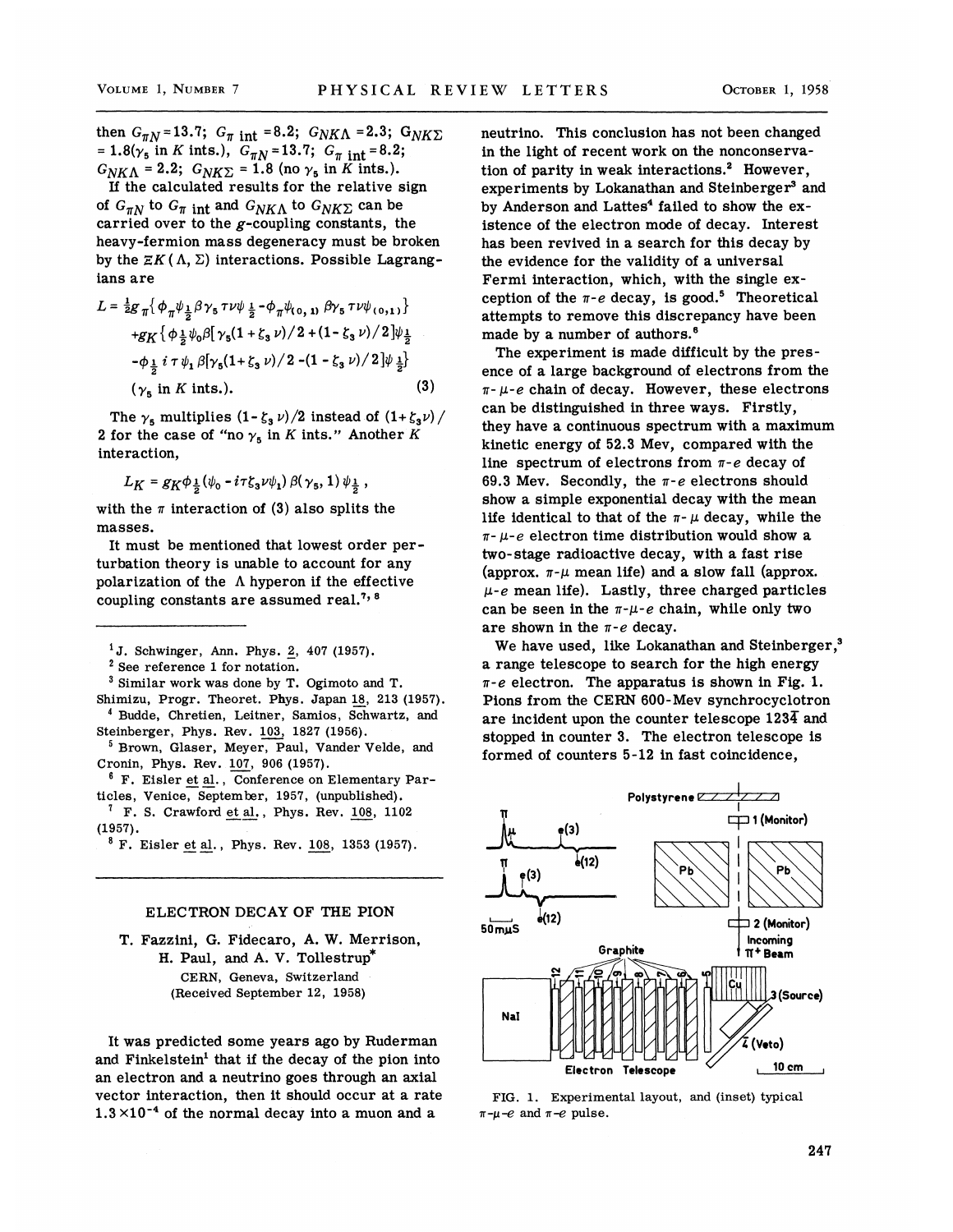with various amounts of high-density graphite inserted between the counters. These two telescopes are in coincidence so that all 5-12 coincidences which occur between 60 m $\mu$ sec before and 160 m  $\mu$ sec after a stopped pion in the 1234 telescope are counted. If such a coincidence occurs, the pulses appearing in counter 3 and in counter 12 are photographed with a fast  $(-2000$ Mc/sec) travelling-wave oscilloscope. Figure 1 (inset) shows two typical events corresponding to a  $\pi$ - $\mu$ -e and a  $\pi$ -e decay. There is a fixed delay between the  $e(3)$  pulse and the  $e(12)$  pulse. In this way all the time information associated with the decaying pion is recorded. At the same time we recorded on a slow oscilloscope the pulses from a large sodium iodide crystal backing the range telescope.

The events which we saw on the fast oscilloscope could be classified into various categories:

(1)  $\pi$ - $\mu$ - $e$  (see Fig. 1).

(2)  $\pi$ -e (see Fig. 1). Included in this category will be false " $\pi$ -e" events, where we could not resolve the muon pulse.

(8) Prompt coincidences between the two fast telescopes.  $\pi$ -e events where the electron appeared very close to the pion are included here.

(4) Handoms, i.e., events which have an improper time distribution; among them, for example, events where  $e(3)$  comes before the pion pulse.

The fraction of  $\pi$ - $\mu$ -e events where we could not resolve the muon was obtained from runs with no absorber in the electron telescope, where the number of genuine  $\pi$ -e events was negligible, and was about 0.23 of the total detected  $\pi$ - $\mu$ -e events. Figure 2 shows the electron range curves we obtained with different thicknesses of absorber. The  $\pi$ - $\mu$ -e and  $\pi$ -e events were selected directly from the film, and both curves are normalized to the same number of stopped pions. The  $\pi$ - $\mu$ -e curve shown does not, of course, represent the background in the experiment, because only the false " $\pi$ -e" events provide a background there. It can be seen from the  $\pi$ -e range curve that within the errors the number of  $\pi$ -e events does not fall with increasing absorber thickness. The end-point of the  $\mu$ -electron spectrum shown in Fig. 2 has been calculated using the  $(dE/dx)$  for positrons given by Rossi,<sup>7</sup> corrected according to Sternheimer's calculation of the density effect.

. From the runs with absorber thicknesses of 30, 31, 32, and 34  $g/cm^2$  we obtained 40  $\pi$ -e events in which the pion decayed later than 8.3

 $m\mu$ sec, from a total of 124 photographs. The rest of the events were made up of 16  $\pi$ - $\mu$ -e, 27 prompt and 41 accideritals. At the maximum absorber thickness we had a total of 17 events; of these 8 were  $\pi$ -e, 7 prompt, 2 accidentals, and we observed no  $\pi$ - $\mu$ -e event. In the 40  $\pi$ -e events there were  $16\times0.23 \approx 4$  false  $\pi$ -e events.

An integral decay curve of the 40  $\pi$ -e events is shown in Fig. 3(a). The straight line corresponds to the  $\pi$ - $\mu$  mean life given by Crowe.<sup>9</sup> The mean life calculated from these events, after subraction of background, is

$$
\tau_{\pi-e} = 22 \pm 4 \text{ m} \mu \text{sec}.
$$

From the runs with no absorber we selected the false  $\pi$ -e events and an integral decay curve for these events is also shown in Fig. 3(a). It can be seen that this distribution is linear in time and is quite different from the exponential distribution of the true  $\pi$ -e events. A further check on these results is an integral decay curve for the  $\pi$ - $\mu$  decay from the  $\pi$ - $\mu$ -e events corrected for the resolution time between the two telescopes. This is shown in Fig. 3(b).



FIG. 2. Range curves for the  $\pi-\mu-e$  and  $\pi-e$  events.